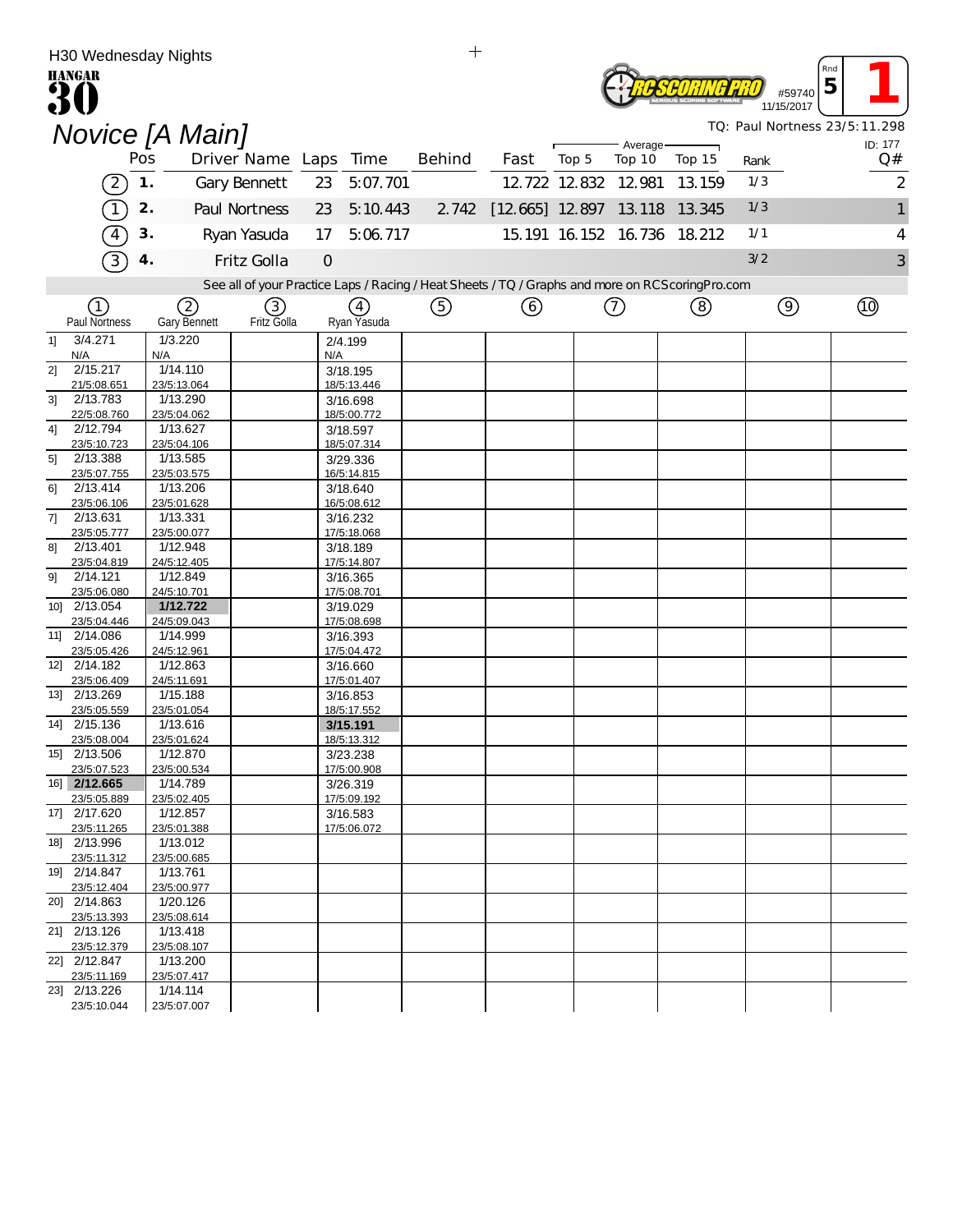| Rna<br>#5974<br>TIWARE<br>11/15/2017 |  |
|--------------------------------------|--|
|--------------------------------------|--|

*TQ: Brian Bodine 51/8:03.404*

|                |                             |     |                         | Stock 1/12 [A Main]                                                                               |                         |                  |                               |                         |       |                     |                             |      |                | TQ: Brian Bodine 51/8:03.404 |
|----------------|-----------------------------|-----|-------------------------|---------------------------------------------------------------------------------------------------|-------------------------|------------------|-------------------------------|-------------------------|-------|---------------------|-----------------------------|------|----------------|------------------------------|
|                |                             | Pos |                         | Driver Name Laps Time                                                                             |                         |                  | Behind                        | Fast                    | Top 5 | Average-<br>Top 10  | Top 15                      | Rank |                | ID: 175<br>Q#                |
|                | $\boxed{1}$                 | 1.  |                         | Brian Bodine                                                                                      | 50                      | 8:05.344         |                               | [9.214]                 | 9.278 | 9.326               | 9.365                       | 2/3  |                | 1                            |
|                |                             |     |                         |                                                                                                   |                         |                  |                               |                         |       |                     |                             | 3/3  |                |                              |
|                | $\left( 2\right)$           | 2.  |                         | Mni                                                                                               | 49                      | 8:05.418         |                               | 9.293                   | 9.374 | 9.459               | 9.515                       |      |                | $\overline{2}$               |
|                | $\boxed{4}$                 | 3.  |                         | George Strichen                                                                                   | 46                      | 8:01.344         |                               | 9.707                   | 9.853 | 9.957               | 10.034                      | 1/3  |                | $\overline{4}$               |
|                | 5                           | 4.  |                         | Kyle Bradshaw                                                                                     | 44                      | 8:05.833         |                               |                         |       | 9.945 10.108 10.198 | 10.270                      | 1/2  |                | 5                            |
|                | 3                           | 5.  |                         | <b>Todd Mason</b>                                                                                 | 39                      | 8:07.172         |                               | 9.565                   | 9.614 | 9.666               | 9.703                       | 3/3  |                | 3                            |
|                | $\widehat{6}$               | 6.  |                         | Alex Danilchik                                                                                    | 33                      | 8:02.297         |                               |                         |       |                     | 10.410 10.481 10.568 10.662 | 3/3  |                | 6                            |
|                |                             |     |                         | See all of your Practice Laps / Racing / Heat Sheets / TQ / Graphs and more on RCS coring Pro.com |                         |                  |                               |                         |       |                     |                             |      |                |                              |
|                | ①                           |     | (2)                     | (3)                                                                                               |                         | $\left(4\right)$ | ⑤                             | (6)                     |       | $\left(  \right)$   | (8)                         |      | $\circledcirc$ | $^{\circledR}$               |
|                | <b>Brian Bodine</b>         |     | Mni                     | <b>Todd Mason</b>                                                                                 |                         |                  | George Strichen Kyle Bradshaw | Alex Danilchik          |       |                     |                             |      |                |                              |
| 1              | 1/2.272                     |     | 2/2.618                 | 3/2.917                                                                                           | 4/3.327                 |                  | 5/3.653                       | 6/106.925               |       |                     |                             |      |                |                              |
| 21             | N/A<br>2/10.007             | N/A | 1/9.544                 | N/A<br>3/10.316                                                                                   | N/A<br>4/10.352         |                  | N/A<br>5/10.732               | N/A<br>6/15.948         |       |                     |                             |      |                |                              |
|                | 49/8:02.656                 |     | 52/8:09.026             | 48/8:07.628                                                                                       | 48/8:09.918             |                  | 46/8:06.368                   | 25/8:09.605             |       |                     |                             |      |                |                              |
| 3 <sup>1</sup> | 2/9.445<br>51/8:08.472      |     | 1/9.357<br>52/8:04.619  | 3/9.797<br>49/8:05.629                                                                            | 4/9.958<br>48/8:00.682  |                  | 5/12.214<br>43/8:05.054       | 6/13.149<br>27/8:05.016 |       |                     |                             |      |                |                              |
| 41             | 2/9.492                     |     | 1/9.351                 | 3/9.731                                                                                           | 4/10.394                |                  | 5/10.904                      | 6/13.631                |       |                     |                             |      |                |                              |
|                | 51/8:04.738                 |     | 52/8:02.902             | 49/8:00.405                                                                                       | 48/8:04.340             |                  | 44/8:08.793                   | 28/8:11.045             |       |                     |                             |      |                |                              |
| 5]             | 2/10.165                    |     | 1/9.447                 | 3/9.962                                                                                           | 4/9.828                 |                  | 5/18.500                      | 6/18.969                |       |                     |                             |      |                |                              |
|                | 50/8:01.345<br>2/9.535      |     | 52/8:03.318<br>1/9.440  | 49/8:00.553<br>3/9.682                                                                            | 49/8:09.723             |                  | 38/8:07.862                   | 26/8:12.518             |       |                     |                             |      |                |                              |
| 61             | 51/8:08.752                 |     | 52/8:03.466             | 50/8:07.948                                                                                       | 4/9.707<br>49/8:05.659  |                  | 5/11.014<br>39/8:05.242       | 6/10.912<br>27/8:04.471 |       |                     |                             |      |                |                              |
| 71             | 2/9.366                     |     | 1/9.748                 | 3/9.989                                                                                           | 4/10.004                |                  | 5/13.992                      | 6/10.934                |       |                     |                             |      |                |                              |
|                | 51/8:05.672                 |     | 52/8:06.115             | 50/8:08.613                                                                                       | 49/8:05.271             |                  | 38/8:00.687                   | 28/8:02.877             |       |                     |                             |      |                |                              |
| 81             | 2/9.490                     |     | 1/9.430                 | 3/9.733                                                                                           | 4/10.285                |                  | 5/10.420                      | 6/10.899                |       |                     |                             |      |                |                              |
| 91             | 51/8:04.400<br>2/9.298      |     | 52/8:05.821<br>1/9.618  | 50/8:07.408<br>3/10.173                                                                           | 49/8:06.981<br>4/10.059 |                  | 39/8:00.156<br>5/11.070       | 29/8:04.705<br>6/12.749 |       |                     |                             |      |                |                              |
|                | 51/8:02.259                 |     | 52/8:06.684             | 50/8:09.137                                                                                       | 49/8:06.825             |                  | 40/8:05.532                   | 29/8:02.107             |       |                     |                             |      |                |                              |
|                | 10] 2/9.531                 |     | 1/9.637                 | 3/9.800                                                                                           | 4/10.096                |                  | 5/10.472                      | 6/11.114                |       |                     |                             |      |                |                              |
|                | 51/8:01.872                 |     | 52/8:07.526             | 50/8:08.468                                                                                       | 49/8:06.969             |                  | 41/8:09.506                   | 30/8:08.013             |       |                     |                             |      |                |                              |
|                | 11] 2/9.321<br>51/8:00.512  |     | 1/9.657<br>52/8:08.301  | 3/9.856<br>50/8:08.227                                                                            | 4/10.270<br>49/8:07.901 |                  | 5/10.327<br>41/8:02.241       | 6/10.867<br>30/8:01.532 |       |                     |                             |      |                |                              |
|                | 12] 2/9.417                 |     | 1/9.293                 | 3/9.800                                                                                           | 4/10.746                |                  | 5/10.148                      | 6/11.334                |       |                     |                             |      |                |                              |
|                | 52/8:09.405                 |     | 52/8:07.022             | 50/8:07.763                                                                                       | 48/8:00.603             |                  | 42/8:07.441                   | 31/8:10.120             |       |                     |                             |      |                |                              |
|                | 13] 2/9.820                 |     | 1/9.669                 | 3/9.761                                                                                           | 4/10.197                |                  | 5/9.945                       | 6/10.641                |       |                     |                             |      |                |                              |
|                | 51/8:00.972<br>14] 2/9.442  |     | 52/8:07.934<br>1/9.595  | 50/8:07.212<br>3/9.575                                                                            | 48/8:00.741<br>4/11.596 |                  | 42/8:01.087<br>5/10.078       | 31/8:04.787<br>6/10.596 |       |                     |                             |      |                |                              |
|                | 51/8:00.456                 |     | 52/8:08.224             | 50/8:06.030                                                                                       | 48/8:05.955             |                  | 43/8:07.677                   | 31/8:00.182             |       |                     |                             |      |                |                              |
|                | 15] 2/9.637                 |     | 1/9.592                 | 3/9.609                                                                                           | 4/10.223                |                  | 5/11.838                      | 6/10.869                |       |                     |                             |      |                |                              |
|                | 51/8:00.729                 |     | 52/8:08.509             | 50/8:05.157                                                                                       | 48/8:05.792             |                  | 43/8:08.624                   | <u>32/8:09.143</u>      |       |                     |                             |      |                |                              |
|                | 16] 2/9.775<br>51/8:01.398  |     | 1/9.728<br>52/8:09.164  | 3/9.787<br>50/8:04.988                                                                            | 4/9.846<br>48/8:04.491  |                  | 5/12.248<br>43/8:10.564       | 6/11.032<br>32/8:06.458 |       |                     |                             |      |                |                              |
|                | 17] 3/20.164                |     | 1/18.110                | 2/15.133                                                                                          | 4/11.063                |                  | 5/10.417                      | 6/10.434                |       |                     |                             |      |                |                              |
|                | 48/8:03.751                 |     | 49/8:06.254             | 48/8:00.857                                                                                       | 48/8:06.907             |                  | 43/8:07.485                   | 32/8:02.945             |       |                     |                             |      |                |                              |
|                | 18] 2/9.917                 |     | 1/9.998                 | 3/12.336                                                                                          | 4/10.623                |                  | 5/10.237                      | 6/11.382                |       |                     |                             |      |                |                              |
|                | 48/8:02.827<br>19] 2/9.502  |     | 49/8:06.040<br>1/9.770  | 48/8:06.859<br>5/110.097                                                                          | 48/8:07.822<br>3/10.373 |                  | 43/8:04.323<br>4/10.165       | 32/8:01.596<br>6/11.820 |       |                     |                             |      |                |                              |
|                | 48/8:00.961                 |     | 49/8:05.236             | 32/8:13.979                                                                                       | 48/8:08.009             |                  | 43/8:01.326                   | 32/8:01.138             |       |                     |                             |      |                |                              |
|                | 20] 2/9.278                 |     | 1/10.217                | 5/10.656                                                                                          | 3/10.449                |                  | 4/10.581                      | 6/17.013                |       |                     |                             |      |                |                              |
|                | 49/8:08.835<br>21] 2/9.500  |     | 49/8:05.654<br>1/9.682  | 32/8:05.526<br>5/9.565                                                                            | 48/8:08.349             |                  | 44/8:10.904<br>4/10.877       | 32/8:09.195<br>6/10.719 |       |                     |                             |      |                |                              |
|                | 49/8:07.307                 |     | 49/8:04.734             | 33/8:11.497                                                                                       | 3/10.226<br>48/8:08.115 |                  | 44/8:09.933                   | 32/8:06.698             |       |                     |                             |      |                |                              |
|                | 22] 2/9.214                 |     | 1/9.665                 | 5/9.843                                                                                           | 3/10.068                |                  | 4/10.278                      | 6/10.894                |       |                     |                             |      |                |                              |
|                | 49/8:05.284                 |     | 49/8:03.879             | 33/8:03.226                                                                                       | 48/8:07.568             |                  | 44/8:07.826                   | 32/8:04.689             |       |                     |                             |      |                |                              |
|                | 23] 1/10.627<br>49/8:06.500 |     | 2/11.388<br>49/8:06.833 | 5/10.151<br>34/8:10.946                                                                           | 3/11.245<br>48/8:09.591 |                  | 4/10.204                      | 6/10.850                |       |                     |                             |      |                |                              |
|                | 24] 1/9.555                 |     | 2/9.834                 | 5/9.717                                                                                           | 3/10.080                |                  | 44/8:05.755<br>4/10.485       | 32/8:02.807<br>6/11.526 |       |                     |                             |      |                |                              |
|                | 49/8:05.398                 |     | 49/8:06.316             | 34/8:03.673                                                                                       | 48/8:09.047             |                  | 44/8:04.406                   | 32/8:02.004             |       |                     |                             |      |                |                              |
|                | 25] 1/9.289                 |     | 2/9.558                 | 5/9.660                                                                                           | 3/10.251                |                  | 4/10.302                      | 6/11.476                |       |                     |                             |      |                |                              |
|                | 49/8:03.848<br>26] 1/9.382  |     | 49/8:05.282<br>2/9.577  | 35/8:11.288<br>5/9.731                                                                            | 48/8:08.882             |                  | 44/8:02.828<br>4/11.395       | 32/8:01.191             |       |                     |                             |      |                |                              |
|                | 49/8:02.594                 |     | 49/8:04.349             | 35/8:04.986                                                                                       | 3/9.929<br>48/8:08.109  |                  | 44/8:03.269                   | 6/11.551<br>32/8:00.543 |       |                     |                             |      |                |                              |
|                | 27] 1/9.611                 |     | 2/9.680                 | 5/9.744                                                                                           | 3/10.574                |                  | 4/11.236                      | 6/10.552                |       |                     |                             |      |                |                              |
|                | 49/8:01.862                 |     | 49/8:03.692             | 36/8:13.190                                                                                       | 48/8:08.589             |                  | 44/8:03.395                   | 33/8:10.758             |       |                     |                             |      |                |                              |

 $\pm$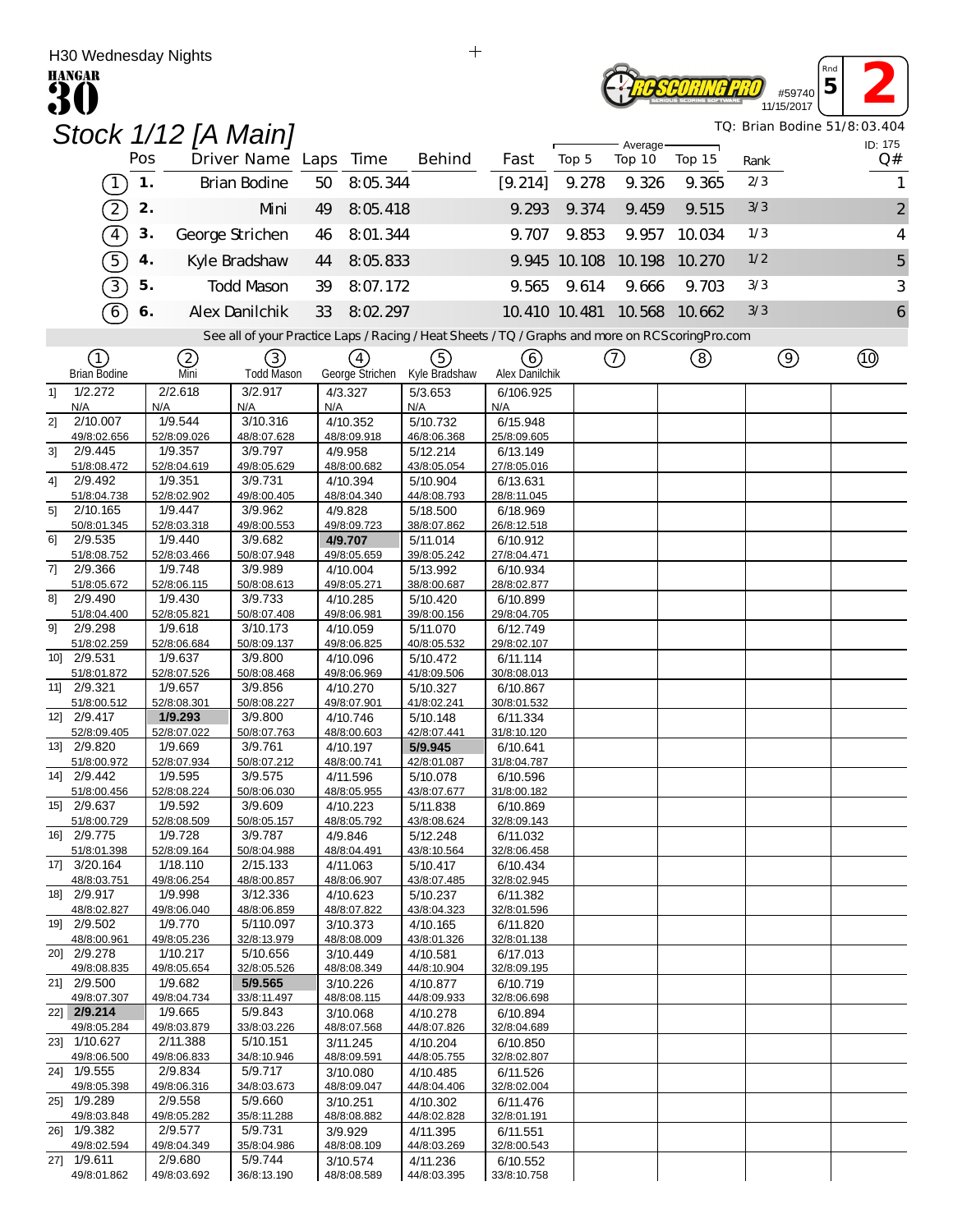| (T<br><b>Brian Bodine</b>   | 2<br>Mni                | ③<br>$\left(\overline{4}\right)$<br><b>Todd Mason</b><br>George Strichen |                         | ල)<br>Kyle Bradshaw     | (6)<br>Alex Danilchik   | $\left( \widehat{7}\right)$ | ⑧ | ⊚ | ⑩ |
|-----------------------------|-------------------------|--------------------------------------------------------------------------|-------------------------|-------------------------|-------------------------|-----------------------------|---|---|---|
| 281 1/9.453<br>49/8:00.899  | 2/9.639<br>49/8:03.012  | 5/10.183<br>36/8:08.228                                                  | 3/11.419<br>47/8:00.130 | 4/10.390<br>44/8:02.174 | 6/10.410<br>33/8:08.880 |                             |   |   |   |
| 29] 1/9.548<br>49/8:00.177  | 2/9.957<br>49/8:02.093  | 5/9.986<br>36/8:03.383                                                   | 3/11.404<br>47/8:01.830 | 4/16.204<br>44/8:09.978 | 6/10.566<br>33/8:07.307 |                             |   |   |   |
| 30] 1/9.314<br>50/8:09.058  | 2/10.230<br>49/8:03.299 | 5/9.664<br>37/8:12.061                                                   | 3/10.415<br>47/8:01.858 | 4/11.311<br>44/8:09.978 | 6/10.616<br>33/8:05.909 |                             |   |   |   |
| 31] 1/9.604<br>50/8:08.512  | 2/10.115<br>49/8:03.453 | 5/9.816<br>37/8:07.540                                                   | 3/10.802<br>47/8:02.467 | 4/10.434<br>44/8:08.717 | 6/10.769<br>33/8:04.765 |                             |   |   |   |
| 32] 1/9.454<br>50/8:07.764  | 2/9.907<br>49/8:03.286  | 5/10.189<br>37/8:03.741                                                  | 3/14.044<br>47/8:07.845 | 4/10.814<br>44/8:08.064 | 6/10.445<br>33/8:03.353 |                             |   |   |   |
| 331 1/10.111<br>50/8:08.088 | 2/9.894<br>49/8:03.116  | 5/9.886<br>38/8:13.089                                                   | 3/11.017<br>47/8:08.545 | 4/10.422<br>44/8:06.942 | 6/10.705<br>33/8:02.003 |                             |   |   |   |
| 341 1/9.752<br>50/8:07.844  | 2/9.923<br>49/8:02.984  | 5/10.780<br>38/8:10.322                                                  | 3/10.641<br>47/8:08.673 | 4/10.792<br>44/8:06.356 |                         |                             |   |   |   |
| 35] 1/9.550<br>50/8:07.325  | 2/9.724<br>49/8:02.578  | 5/10.026<br>38/8:06.891                                                  | 3/10.597<br>47/8:08.739 | 4/10.553<br>44/8:05.502 |                         |                             |   |   |   |
| 36] 1/9.724<br>50/8:07.075  | 2/9.876<br>49/8:02.415  | 5/9.877<br>38/8:03.507                                                   | 3/11.365<br>47/8:09.800 | 4/13.907<br>44/8:08.824 |                         |                             |   |   |   |
| 37] 1/9.429<br>50/8:06.443  | 2/10.042<br>49/8:02.474 | 5/9.957<br>38/8:00.394                                                   | 3/11.002<br>47/8:10.355 | 4/11.198<br>44/8:08.725 |                         |                             |   |   |   |
| 38] 1/9.386<br>50/8:05.793  | 2/10.258<br>49/8:02.815 | 5/9.886<br>39/8:10.193                                                   | 3/11.421<br>46/8:00.780 | 4/11.316<br>44/8:08.759 |                         |                             |   |   |   |
| 39] 1/9.652<br>50/8:05.512  | 2/10.277<br>49/8:03.151 | 5/9.801<br>39/8:07.017                                                   | 3/11.789<br>46/8:02.177 | 4/11.030<br>44/8:08.474 |                         |                             |   |   |   |
| 40] 1/9.521<br>50/8:05.082  | 2/9.764<br>49/8:02.854  |                                                                          | 3/10.135<br>46/8:01.588 | 4/10.458<br>44/8:07.576 |                         |                             |   |   |   |
| 41] 1/9.826<br>50/8:05.054  | 2/10.115<br>49/8:02.980 |                                                                          | 3/10.520<br>46/8:01.466 | 4/10.651<br>44/8:06.926 |                         |                             |   |   |   |
| 42] 1/9.681<br>50/8:04.847  | 2/10.488<br>49/8:03.545 |                                                                          | 3/10.609<br>46/8:01.449 | 4/10.890<br>44/8:06.560 |                         |                             |   |   |   |
| 43] 1/9.758<br>50/8:04.733  | 2/10.439<br>49/8:04.026 |                                                                          | 3/10.156<br>46/8:00.940 | 4/11.435<br>44/8:06.775 |                         |                             |   |   |   |
| 441 1/9.608<br>50/8:04.463  | 2/10.129<br>49/8:04.138 |                                                                          | 3/10.664<br>46/8:00.999 | 4/10.296<br>44/8:05.083 |                         |                             |   |   |   |
| 45] 1/9.591<br>50/8:04.184  | 2/10.162<br>49/8:04.278 |                                                                          | 3/10.762<br>46/8:01.148 |                         |                         |                             |   |   |   |
| 46] 1/9.809<br>50/8:04.157  | 2/9.844<br>49/8:04.081  |                                                                          | 3/10.813<br>46/8:01.034 |                         |                         |                             |   |   |   |
| 47] 1/9.679<br>50/8:03.993  | 2/10.201<br>49/8:04.258 |                                                                          |                         |                         |                         |                             |   |   |   |
| 48] 1/9.814<br>50/8:03.981  | 2/10.487<br>49/8:04.713 |                                                                          |                         |                         |                         |                             |   |   |   |
| 49] 1/10.809<br>50/8:04.971 | 2/10.744<br>49/8:05.042 |                                                                          |                         |                         |                         |                             |   |   |   |
| 50] 1/10.219<br>50/8:05.034 |                         |                                                                          |                         |                         |                         |                             |   |   |   |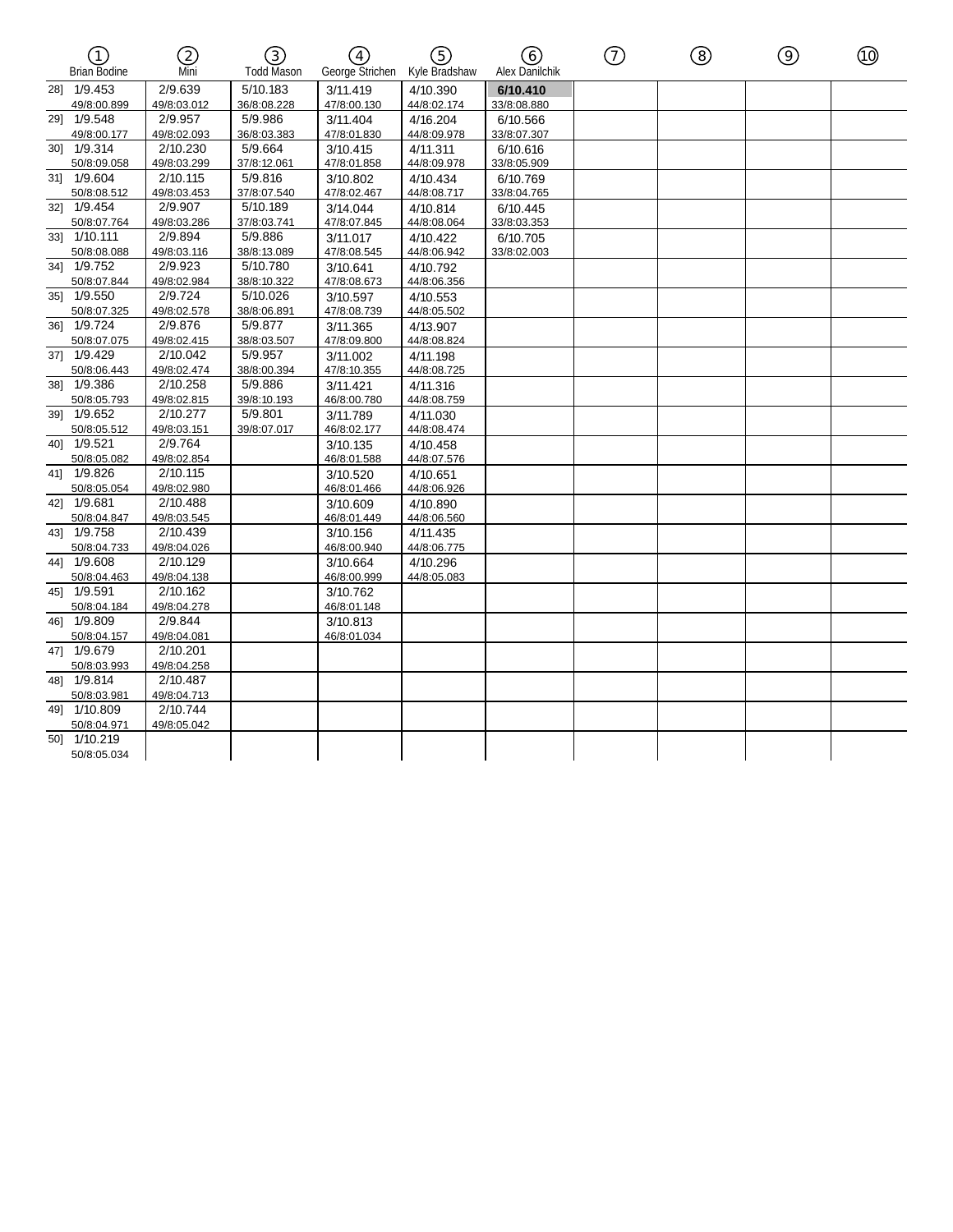| $\pm$<br>H30 Wednesday Nights     |     |                         |                                                                                                   |     |                         |               |               |       |       |          |                            |                                |                |  |         |  |  |  |  |
|-----------------------------------|-----|-------------------------|---------------------------------------------------------------------------------------------------|-----|-------------------------|---------------|---------------|-------|-------|----------|----------------------------|--------------------------------|----------------|--|---------|--|--|--|--|
| <b>HANGAR</b>                     |     |                         |                                                                                                   |     |                         |               |               |       |       | #59740   | Rna<br>5                   |                                |                |  |         |  |  |  |  |
|                                   |     |                         |                                                                                                   |     |                         |               |               |       |       |          |                            | TQ: Jake Danilchik 30/5:05.521 | 11/15/2017     |  |         |  |  |  |  |
|                                   |     |                         | <b>Stock Touring [A Main]</b>                                                                     |     |                         |               |               |       |       | Average- |                            |                                |                |  | ID: 173 |  |  |  |  |
|                                   | Pos |                         | Driver Name Laps Time                                                                             |     |                         | <b>Behind</b> | Fast          | Top 5 |       | Top 10   | Top 15                     | Rank                           |                |  | Q#      |  |  |  |  |
| $\overline{2}$                    | 1.  |                         | Mni                                                                                               | 30  | 5:06.714                |               | 9.844         |       | 9.907 | 9.990    | 10.044                     | 2/3                            |                |  | 2       |  |  |  |  |
|                                   | 2.  |                         | Jake Danilchik                                                                                    | 30  | 5:06.842                | 0.128         | [9.653]       |       | 9.843 | 9.922    | 9.972                      | 2/2                            |                |  |         |  |  |  |  |
| 3                                 | 3.  |                         | Jesse Anderson                                                                                    | 29  | 5:01.434                |               |               |       |       |          | 9.955 10.013 10.076 10.146 | 1/2                            |                |  | 3       |  |  |  |  |
| 4                                 | 4.  |                         | <b>Alvin Nucum</b>                                                                                | 10  | 5:03.465                |               | 10.381 10.609 |       |       |          |                            | 2/2                            |                |  |         |  |  |  |  |
|                                   |     |                         | See all of your Practice Laps / Racing / Heat Sheets / TQ / Graphs and more on RCS coring Pro.com |     |                         |               |               |       |       |          |                            |                                |                |  |         |  |  |  |  |
| (1)                               |     | (2)<br>Mni              | (3)                                                                                               |     | (4)                     | ⑤             | 6             |       |       | ⑦        | (8)                        |                                | $\circledcirc$ |  | (10)    |  |  |  |  |
| Jake Danilchik<br>1/2.549<br>1    |     | 2/3.155                 | Jesse Anderson<br>3/3.305                                                                         |     | Alvin Nucum<br>4/3.806  |               |               |       |       |          |                            |                                |                |  |         |  |  |  |  |
| N/A                               |     | N/A                     | N/A                                                                                               | N/A |                         |               |               |       |       |          |                            |                                |                |  |         |  |  |  |  |
| 1/12.283<br>21<br>26/5:09.574     |     | 3/13.299<br>24/5:08.094 | 2/12.287<br>26/5:10.043                                                                           |     | 4/210.951<br>3/7:05.714 |               |               |       |       |          |                            |                                |                |  |         |  |  |  |  |
| 1/10.098<br>3 <sup>1</sup>        |     | 3/10.129                | 2/10.031                                                                                          |     | 4/10.673                |               |               |       |       |          |                            |                                |                |  |         |  |  |  |  |
| 28/5:04.692<br>4]<br>1/10.133     |     | 27/5:07.068<br>3/9.917  | 28/5:04.557<br>2/10.124                                                                           |     | 4/5:36.242<br>4/10.566  |               |               |       |       |          |                            |                                |                |  |         |  |  |  |  |
| 29/5:05.985                       |     | 28/5:03.026             | 29/5:06.125                                                                                       |     | 5/5:13.398              |               |               |       |       |          |                            |                                |                |  |         |  |  |  |  |
| 1/10.076<br>5 <sup>1</sup>        |     | 3/9.844                 | 2/10.061                                                                                          |     | 4/10.381<br>6/5:07.023  |               |               |       |       |          |                            |                                |                |  |         |  |  |  |  |
| 29/5:00.686<br>1/9.954<br>61      |     | 29/5:05.045<br>3/10.025 | 29/5:00.084<br>2/9.976                                                                            |     | 4/10.625                |               |               |       |       |          |                            |                                |                |  |         |  |  |  |  |
| 30/5:07.286                       |     | 29/5:01.159             | 30/5:07.066                                                                                       |     | 7/5:07.638              |               |               |       |       |          |                            |                                |                |  |         |  |  |  |  |
| 1/9.806<br>7]<br>30/5:03.912      |     | 3/9.997<br>30/5:08.694  | 2/10.045<br>30/5:05.509                                                                           |     | 4/11.854<br>8/5:13.035  |               |               |       |       |          |                            |                                |                |  |         |  |  |  |  |
| 1/10.534<br>81                    |     | 3/10.414                | 2/10.085                                                                                          |     | 4/12.894                |               |               |       |       |          |                            |                                |                |  |         |  |  |  |  |
| 30/5:04.484<br>1/10.062<br>91     |     | 30/5:08.172<br>3/10.110 | 30/5:04.097<br>2/10.465                                                                           |     | 9/5:21.456<br>4/10.913  |               |               |       |       |          |                            |                                |                |  |         |  |  |  |  |
| 30/5:03.246                       |     | 30/5:06.694             | 30/5:04.451                                                                                       |     | 10/5:28.766             |               |               |       |       |          |                            |                                |                |  |         |  |  |  |  |
| 10] 1/10.347                      |     | 3/12.868                | 2/10.713                                                                                          |     | 4/10.802                |               |               |       |       |          |                            |                                |                |  |         |  |  |  |  |
| 30/5:03.153<br>1/11.140<br>$11$ ] |     | 29/5:03.703<br>3/10.087 | 30/5:05.501<br>2/10.330                                                                           |     | 10/5:03.047             |               |               |       |       |          |                            |                                |                |  |         |  |  |  |  |
| 30/5:05.398                       |     | 29/5:01.873             | 30/5:05.238                                                                                       |     |                         |               |               |       |       |          |                            |                                |                |  |         |  |  |  |  |
| 12] 1/9.891<br>30/5:03.940        |     | 3/10.180<br>29/5:00.655 | 2/10.147<br>30/5:04.549                                                                           |     |                         |               |               |       |       |          |                            |                                |                |  |         |  |  |  |  |
| 13] 1/9.964                       |     | 3/10.531                | 2/10.158                                                                                          |     |                         |               |               |       |       |          |                            |                                |                |  |         |  |  |  |  |
| 30/5:02.918<br>14] 1/10.140       |     | 29/5:00.433<br>3/10.224 | 30/5:03.998<br>2/9.955                                                                            |     |                         |               |               |       |       |          |                            |                                |                |  |         |  |  |  |  |
| 30/5:02.433                       |     | 30/5:10.164             | 30/5:03.064                                                                                       |     |                         |               |               |       |       |          |                            |                                |                |  |         |  |  |  |  |
| 15] 1/10.013<br>30/5:01.748       |     | 3/10.070<br>30/5:09.094 | 2/10.573<br>30/5:03.548                                                                           |     |                         |               |               |       |       |          |                            |                                |                |  |         |  |  |  |  |
| 16] 1/11.908                      |     | 3/10.173                | 2/11.114                                                                                          |     |                         |               |               |       |       |          |                            |                                |                |  |         |  |  |  |  |
| 30/5:04.827                       |     | 30/5:08.360             | 30/5:05.030                                                                                       |     |                         |               |               |       |       |          |                            |                                |                |  |         |  |  |  |  |
| 17] 1/10.027<br>30/5:04.096       |     | 3/10.237<br>30/5:07.845 | 2/10.402<br>30/5:05.022                                                                           |     |                         |               |               |       |       |          |                            |                                |                |  |         |  |  |  |  |
| 18] 1/10.413                      |     | 3/10.482                | 2/10.984                                                                                          |     |                         |               |               |       |       |          |                            |                                |                |  |         |  |  |  |  |
| 30/5:04.133<br>19] 1/11.418       |     | 30/5:07.008<br>3/10.185 | 30/5:06.005<br>2/10.462                                                                           |     |                         |               |               |       |       |          |                            |                                |                |  |         |  |  |  |  |
| 30/5:05.777                       |     | 30/5:07.292             | 30/5:06.056                                                                                       |     |                         |               |               |       |       |          |                            |                                |                |  |         |  |  |  |  |
| 20] 1/10.029<br>30/5:05.112       |     | 3/10.731<br>30/5:07.662 | 2/10.845<br>30/5:06.667                                                                           |     |                         |               |               |       |       |          |                            |                                |                |  |         |  |  |  |  |
| 21] 1/11.956                      |     | 2/10.223                | 3/11.739                                                                                          |     |                         |               |               |       |       |          |                            |                                |                |  |         |  |  |  |  |
| 30/5:07.325                       |     | 30/5:07.256             | 30/5:08.522                                                                                       |     |                         |               |               |       |       |          |                            |                                |                |  |         |  |  |  |  |
| 22] 1/10.102<br>30/5:06.760       |     | 2/10.159<br>30/5:06.805 | 3/10.313<br>30/5:08.226                                                                           |     |                         |               |               |       |       |          |                            |                                |                |  |         |  |  |  |  |
| 23] 1/9.911                       |     | 2/10.071                | 3/10.186                                                                                          |     |                         |               |               |       |       |          |                            |                                |                |  |         |  |  |  |  |
| 30/5:05.995<br>24] 1/9.653        |     | 30/5:06.277<br>2/10.441 | 30/5:07.798<br>3/10.479                                                                           |     |                         |               |               |       |       |          |                            |                                |                |  |         |  |  |  |  |
| 30/5:04.982                       |     | 30/5:06.261             | 30/5:07.773                                                                                       |     |                         |               |               |       |       |          |                            |                                |                |  |         |  |  |  |  |
| 25] 1/10.884<br>30/5:05.527       |     | 2/10.150<br>30/5:05.896 | 3/15.322<br>29/5:02.899                                                                           |     |                         |               |               |       |       |          |                            |                                |                |  |         |  |  |  |  |
| 26] 1/11.304                      |     | 2/11.267                | 3/10.446                                                                                          |     |                         |               |               |       |       |          |                            |                                |                |  |         |  |  |  |  |
| 30/5:06.516                       |     | 30/5:06.860             | 29/5:02.619                                                                                       |     |                         |               |               |       |       |          |                            |                                |                |  |         |  |  |  |  |
| 27] 1/9.998<br>30/5:05.979        |     | 2/9.920<br>30/5:06.244  | 3/10.501<br>29/5:02.415                                                                           |     |                         |               |               |       |       |          |                            |                                |                |  |         |  |  |  |  |
| 28] 1/10.007                      |     | 2/9.861                 | 3/10.183                                                                                          |     |                         |               |               |       |       |          |                            |                                |                |  |         |  |  |  |  |
| 30/5:05.492<br>29] 1/10.154       |     | 30/5:05.608<br>2/10.146 | 29/5:01.893<br>3/10.203                                                                           |     |                         |               |               |       |       |          |                            |                                |                |  |         |  |  |  |  |
| 30/5:05.185                       |     | 30/5:05.319             | 29/5:01.043                                                                                       |     |                         |               |               |       |       |          |                            |                                |                |  |         |  |  |  |  |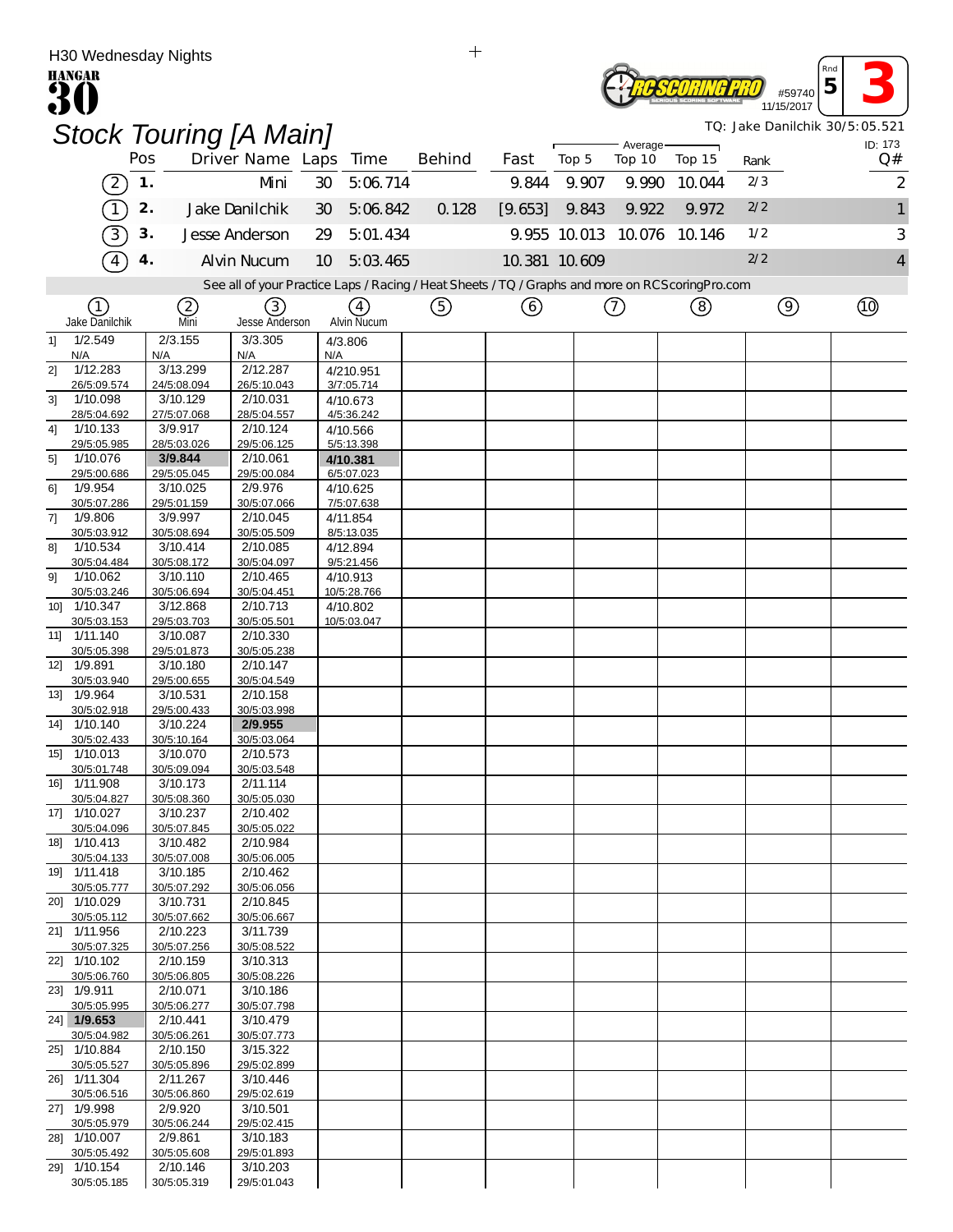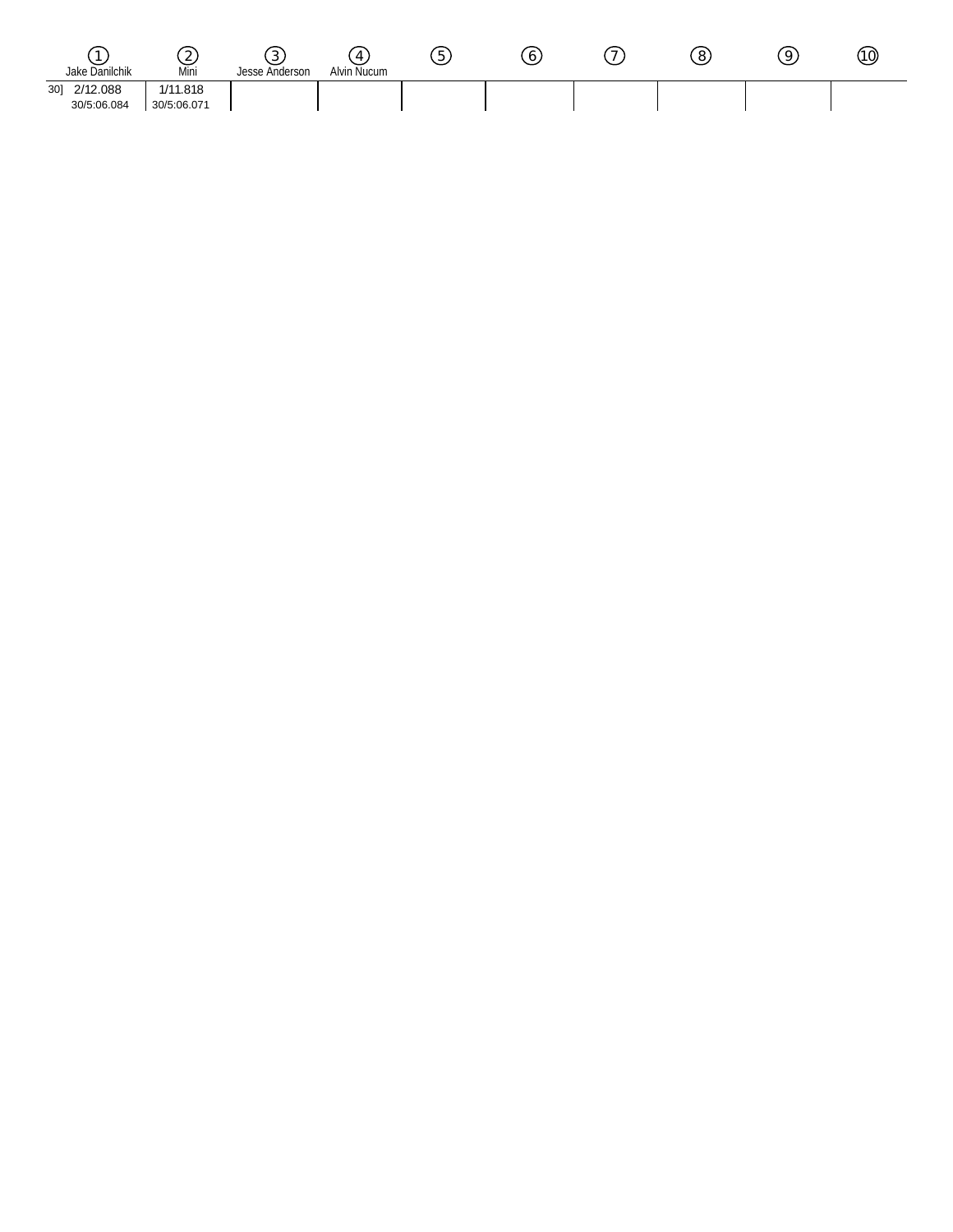|     | H30 weanesday Nights<br><b>HANGAR</b> |     |                         |                         |     |                         |                                                                                                   |                          |       |                      |                             |      | #59740         | Rnd<br>5 |                            |
|-----|---------------------------------------|-----|-------------------------|-------------------------|-----|-------------------------|---------------------------------------------------------------------------------------------------|--------------------------|-------|----------------------|-----------------------------|------|----------------|----------|----------------------------|
|     |                                       |     |                         | Scale Spec [A Main]     |     |                         |                                                                                                   |                          |       |                      |                             |      | 11/15/2017     |          | TQ: Mike Boyle 28/5:10.238 |
|     |                                       | Pos |                         | Driver Name Laps        |     | Time                    | <b>Behind</b>                                                                                     | Fast                     | Top 5 | Average-<br>Top 10   | Top 15                      | Rank |                |          | ID: 174<br>Q#              |
|     | $\mathbf{1}$                          | 1.  |                         | Mke Boyle               | 28  | 5:03.341                |                                                                                                   | $[10.637]$ 10.812 10.888 |       |                      | 10.973                      | 1/3  |                |          | 1                          |
|     | $\mathcal{D}_{\mathcal{L}}$           | 2.  |                         | Kyle Bradshaw           | 27  | 5:10.935                |                                                                                                   | 11.288 11.371            |       | 11.442               | 11.490                      | 2/3  |                |          | $\overline{\mathbf{c}}$    |
|     | $\sqrt{4}$                            | 3.  | Jeff Loves Clowns       |                         | 26  | 5:07.113                |                                                                                                   |                          |       | 11.216 11.295 11.423 | 11.539                      | 2/2  |                |          | 4                          |
|     | $\boxed{3}$                           | 4.  |                         | Jerry Boyle             | 26  | 5:10.027                | 2914                                                                                              |                          |       | 11.041 11.134 11.257 | 11.448                      | 1/2  |                |          | 3                          |
|     | 5                                     | 5.  |                         | Tim Cook                | 24  | 5:04.167                |                                                                                                   |                          |       | 11.519 11.877 12.115 | 12.488                      | 2/3  |                |          | 5                          |
|     | 6                                     | 6.  |                         | Adam Shelton            | 16  | 3:03.935                |                                                                                                   |                          |       |                      | 11.448 11.573 11.688 11.957 | 4/4  |                |          | 6                          |
|     |                                       |     |                         |                         |     |                         | See all of your Practice Laps / Racing / Heat Sheets / TQ / Graphs and more on RCS coring Pro.com |                          |       |                      |                             |      |                |          |                            |
|     | (1)                                   |     | 2                       | 3)                      |     | (4)                     | (5)                                                                                               | 6                        |       | (7)                  | ②                           |      | $\circledcirc$ |          | (তি                        |
|     | Mke Boyle                             |     | Kyle Bradshaw           | Jerry Boyle             |     | Jeff Loves Clow         | <b>TimCook</b>                                                                                    | Adam Shelton             |       |                      |                             |      |                |          |                            |
| 1   | 1/2.241<br>N/A                        |     | 2/3.034<br>N/A          | 3/3.198<br>N/A          | N/A | 5/4.063                 | 4/3.900<br>N/A                                                                                    | 6/4.568<br>N/A           |       |                      |                             |      |                |          |                            |
| 21  | 1/11.421<br>28/5:10.554               |     | 2/11.568<br>27/5:03.075 | 4/12.782<br>25/5:09.966 |     | 3/11.903<br>26/5:01.738 | 6/14.492<br>22/5:08.019                                                                           | 5/12.391<br>25/5:01.976  |       |                      |                             |      |                |          |                            |
| 3]  | 1/11.155                              |     | 2/11.498                | 5/15.680                |     | 3/14.002                | 6/14.077                                                                                          | 4/13.319                 |       |                      |                             |      |                |          |                            |
| 4]  | 28/5:07.057<br>1/10.917               |     | 27/5:02.892<br>2/11.711 | 22/5:02.049<br>5/11.989 |     | 24/5:01.993<br>3/11.391 | 22/5:03.885<br>6/11.955                                                                           | 24/5:00.256<br>4/12.381  |       |                      |                             |      |                |          |                            |
|     | 28/5:03.642<br>1/11.207               |     | 27/5:04.426<br>2/11.624 | 24/5:13.033<br>5/12.650 |     | 25/5:02.439             | 23/5:01.046                                                                                       | 25/5:09.304              |       |                      |                             |      |                |          |                            |
| 51  | 28/5:03.959                           |     | 27/5:04.673             | 24/5:08.534             |     | 3/11.411<br>26/5:08.481 | 6/12.511<br>24/5:08.088                                                                           | 4/11.890<br>25/5:04.046  |       |                      |                             |      |                |          |                            |
| 61  | 1/10.946<br>28/5:02.745               |     | 2/11.447<br>27/5:03.833 | 5/12.559<br>24/5:05.243 |     | 3/11.232<br>26/5:03.748 | 6/14.372<br>23/5:00.504                                                                           | 4/12.016<br>25/5:02.129  |       |                      |                             |      |                |          |                            |
| 71  | 1/11.290                              |     | 2/11.598                | 5/12.566                |     | 3/11.715                | 6/12.310                                                                                          | 4/11.559                 |       |                      |                             |      |                |          |                            |
| 81  | 28/5:03.466<br>1/11.409               |     | 27/5:03.966<br>2/11.482 | 24/5:03.049<br>5/11.221 |     | 26/5:02.633<br>3/12.543 | 24/5:09.493<br>6/14.541                                                                           | 26/5:11.034<br>4/11.627  |       |                      |                             |      |                |          |                            |
|     | 28/5:04.444                           |     | 27/5:03.616             | 25/5:09.890             |     | 26/5:04.766             | 23/5:00.145                                                                                       | 26/5:08.789              |       |                      |                             |      |                |          |                            |
| 91  | 1/10.852<br>28/5:03.287               |     | 2/11.565<br>27/5:03.646 | 5/11.393<br>25/5:05.724 |     | 3/12.132<br>26/5:05.084 | 6/12.650<br>24/5:11.266                                                                           | 4/11.448<br>26/5:06.543  |       |                      |                             |      |                |          |                            |
| 101 | 1/10.881<br>28/5:02.478               |     | 2/11.470<br>27/5:03.380 | 5/11.184<br>25/5:01.923 |     | 3/11.584<br>26/5:03.832 | 6/13.056<br>24/5:10.464                                                                           | 4/12.376<br>26/5:07.351  |       |                      |                             |      |                |          |                            |
| 11] | 1/10.988                              |     | 2/11.288                | 5/12.061                |     | 4/14.996                | 6/13.790                                                                                          | 3/11.822                 |       |                      |                             |      |                |          |                            |
|     | 28/5:02.127<br>12] 1/11.057           |     | 27/5:02.673<br>2/12.120 | 25/5:00.994<br>5/11.755 |     | 26/5:11.330<br>4/11.542 | 24/5:11.525<br>6/11.893                                                                           | 26/5:06.648<br>3/11.620  |       |                      |                             |      |                |          |                            |
|     | 28/5:01.987                           |     | 27/5:04.104             | 26/5:11.929             |     | 26/5:09.624             | 24/5:08.440                                                                                       | 26/5:05.595              |       |                      |                             |      |                |          |                            |
| 13] | 1/11.255<br>28/5:02.343               |     | 2/11.382<br>27/5:03.672 | 5/11.075<br>26/5:09.264 |     | 4/11.227<br>26/5:07.556 | 6/13.604<br>24/5:09.129                                                                           | 3/11.656<br>26/5:04.780  |       |                      |                             |      |                |          |                            |
|     | 14] 1/11.203<br>28/5:02.520           |     | 2/11.448<br>27/5:03.446 | 5/12.025<br>26/5:08.855 |     | 4/11.887<br>26/5:07.076 | 6/12.172<br>24/5:07.181                                                                           | 3/11.821<br>26/5:04.418  |       |                      |                             |      |                |          |                            |
|     | 15] 1/10.913                          |     | 2/11.755                | 5/11.417                |     | 4/11.552                | 6/11.965                                                                                          | 3/11.827                 |       |                      |                             |      |                |          |                            |
|     | 28/5:02.131<br>16] 1/10.637           |     | 27/5:03.809<br>2/11.569 | 26/5:07.415<br>5/11.151 |     | 26/5:06.057<br>4/11.216 | 24/5:05.183<br>6/11.519                                                                           | 26/5:04.125<br>3/11.614  |       |                      |                             |      |                |          |                            |
|     | 28/5:01.273                           |     | 27/5:03.812             | 26/5:05.718             |     | 26/5:04.624             | 24/5:02.762                                                                                       | 26/5:03.521              |       |                      |                             |      |                |          |                            |
|     | 17] 1/11.183<br>28/5:01.466           |     | 2/12.339<br>27/5:05.066 | 4/11.443<br>26/5:04.685 |     | 3/11.713<br>26/5:04.136 | 5/13.659<br>24/5:03.719                                                                           |                          |       |                      |                             |      |                |          |                            |
|     | 18] 1/10.856<br>28/5:01.097           |     | 2/12.075<br>27/5:05.759 | 4/17.932<br>25/5:00.913 |     | 3/15.248<br>26/5:08.911 | 5/13.688<br>24/5:04.591                                                                           |                          |       |                      |                             |      |                |          |                            |
|     | 19] 1/11.838                          |     | 2/11.602                | 4/11.787                |     | 3/11.751                | 5/13.728                                                                                          |                          |       |                      |                             |      |                |          |                            |
|     | 28/5:02.254<br>20] 1/11.701           |     | 27/5:05.697<br>2/11.806 | 25/5:00.094<br>4/13.344 |     | 26/5:08.294<br>3/11.547 | 24/5:05.043<br>5/12.118                                                                           |                          |       |                      |                             |      |                |          |                            |
|     | 28/5:03.090                           |     | 27/5:05.928             | 25/5:01.318             |     | 26/5:07.480             | 24/5:04.231                                                                                       |                          |       |                      |                             |      |                |          |                            |
|     | 21] 1/11.376<br>28/5:03.411           |     | 2/16.982<br>26/5:00.941 | 4/11.275<br>26/5:12.313 |     | 3/12.084<br>26/5:07.409 | 5/13.137<br>24/5:04.326                                                                           |                          |       |                      |                             |      |                |          |                            |
|     | 22] 1/11.177                          |     | 2/11.600                | 4/11.697                |     | 3/11.533                | 5/12.719                                                                                          |                          |       |                      |                             |      |                |          |                            |
|     | 28/5:03.431<br>23] 1/11.096           |     | 26/5:00.564<br>2/11.680 | 26/5:11.509<br>4/11.041 |     | 26/5:06.690<br>3/12.749 | 24/5:03.951<br>5/12.057                                                                           |                          |       |                      |                             |      |                |          |                            |
|     | 28/5:03.363<br>24] 1/11.108           |     | 26/5:00.313<br>2/11.553 | 26/5:10.052<br>4/11.925 |     | 26/5:07.423<br>3/12.066 | 24/5:02.910<br>5/14.254                                                                           |                          |       |                      |                             |      |                |          |                            |
|     | 28/5:03.313                           |     | 27/5:11.830             | 26/5:09.667             |     | 26/5:07.353             | 24/5:04.017                                                                                       |                          |       |                      |                             |      |                |          |                            |
|     | 25] 1/11.339<br>28/5:03.526           |     | 2/11.730<br>27/5:11.671 | 4/13.503<br>26/5:10.960 |     | 3/11.783<br>26/5:06.986 |                                                                                                   |                          |       |                      |                             |      |                |          |                            |
|     | 26] 1/10.836<br>28/5:03.171           |     | 2/11.292<br>27/5:11.067 | 4/11.374<br>26/5:10.003 |     | 3/12.243<br>26/5:07.011 |                                                                                                   |                          |       |                      |                             |      |                |          |                            |
|     | 27] 1/11.200                          |     | 2/11.717                |                         |     |                         |                                                                                                   |                          |       |                      |                             |      |                |          |                            |
|     | 28/5:03.227                           |     | 27/5:10.093             |                         |     |                         |                                                                                                   |                          |       |                      |                             |      |                |          |                            |

 $\qquad \qquad +$